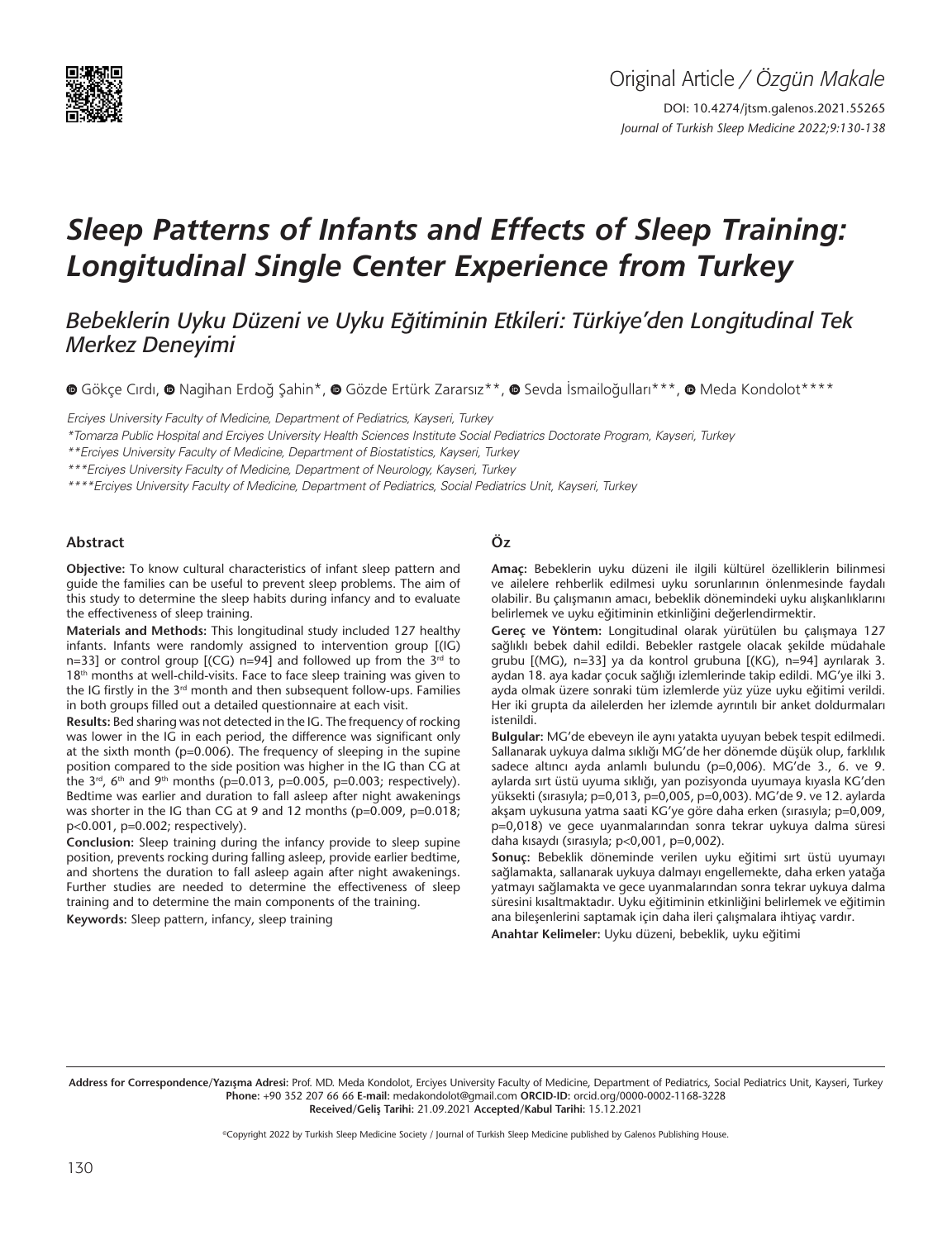# **Introduction**

Because of the effects on physical and mental health, immune function and academic performance, regular sleep pattern is an important determinant of a healthy childhood. Sleep problems that may develop during the early period may show a tendency to persist throughout childhood. Sleep problems in the early childhood also have been associated with various behavioral problems such as anxiety, aggression, excessive activity and impulsivity (1). Furthermore, insufficient, inefficient or divided sleep increases the incidence of postnatal depression in the mother (2,3).

In early childhood, frequent night awakenings and difficulty falling asleep are reported as the most common sleep problems (4). Studies on sleep problems in infants demonstrated that excessive parental intervention and lack of the infant's selfsoothing skills are closely related to nighttime awakenings and difficulty falling asleep (5). Healthy sleep habits can be developed by addressing sleep during the well child visits, informing families and simple behavioral intervention. Randomized controlled studies demonstrated that educating parents on how to manage the infant before going to sleep and during night awakenings can reduce problematic sleep behaviors and improve sleep (6,7). However, there are differences between cultures in terms of sleep habits and interventions (8). In Turkey, according to our knowledge it is the first study in which the sleep habits of infants are longitudinally monitored up to 18<sup>th</sup> months and also the effectiveness of sleep training is researched. In this study, it was aimed to determine the sleeping habits during infancy in our region and to evaluate the effectiveness of sleep training.

# **Materials and Methods**

Infants who were monitored in Erciyes University Department of Pediatrics Well Child Clinic between July 2017 and June 2019 and met the inclusion criteria were included in this study. All families were informed about the study and confidentiality protocols. Written informed consent was obtained from all the families. This study was approved by the Erciyes University Ethics Committee's decision (2017/344).

## **Study protocol**

This longitudinal study included 3-month-old 133 healthy infants who were born at least  $36<sup>th</sup>$  week of pregnancy and with birth weight of over the 2.500 g. During the follow-up, six infants excluded from the study who were diagnosed any disease that could affect sleep patterns and finally 127 infants were included.

Three-month-old infants were included in the study and the nighttime-daytime sleep durations of the neonatal period were retrospectively questioned. The infants were longitudinally followed-up from the  $3<sup>rd</sup>$  to the 18<sup>th</sup> months, at regular intervals  $(3<sup>rd</sup>$  month,  $6<sup>th</sup>$  month,  $9<sup>th</sup>$  month, 12<sup>th</sup> month, and 18<sup>th</sup> month). A detailed questionnaire was given to the families at each follow-up visit. Denver developmental screening test was performed on the infants at the  $9<sup>th</sup>$  and  $15<sup>th</sup>$  months by a trained psychologist. The flowchart of the study was shown in Figure 1.

## **Intervention and control groups (CG)**

A subgroup randomly selected among the infants (n=33) was determined as the intervention group (IG). Sleep training was given to the IG at the first well child follow-up visit in the 3rd month and subsequent visits. Sleep training was given to the mothers or families of the infants by the same person (by the first author) through face-to-face interviews at the end of the well child visits in a separate room. A standard slide presentation of ~20-30 min was performed for the training, and an information note prepared for reading at home were given. The sleep training was repeated to the IG at the  $6<sup>th</sup>$ ,  $9<sup>th</sup>$ ,  $12<sup>th</sup>$  and  $18<sup>th</sup>$  month follow-ups with consideration given to the developmental characteristics of the babies as per their age in months. IG that received sleep training was compared with the CG who were followed up with routine well child visits (Figure 1).

## **Sleep training**

During sleep training, the parents were informed about the physiological sleep durations and sleep-wake patterns of the infants, which were considered normal as per their age in months. Afterwards, evidence-based strategies for developing healthy sleep habits were presented as a slide presentation. The training was structured around four basic behavior and intervention styles.

(a) Providing a stable and safe environment for the infant to sleep (such as preventing sleeping in the parents' bed with parents; temperature, light and sound arrangements of the room; safe environment and sleeping position),

(b) Putting the infant in bed while sleepy but not fully asleep and allowing the infant to fall asleep on their own (except for infants who were breastfed and who fall asleep while breastfeeding, particularly during the first few months),

(c) Delaying reactions for waking up and crying,

(d) Developing consistent bedtime routine.

## **Statistical Analysis**

Histogram, q-q plots were examined and Shapiro-Wilk's test was applied to assess the data normality. Levene test was used to test variance homogeneity. While the median, min and max values were given as descriptive statistics in the comparison of numerical data, the descriptors of the categorical data were given as percentage and "n". Normally distributed data were given as mean ± standard deviation. To compare the differences between groups, a two-sided independent samples t-test, Mann-Whitney U test and Two-Way ANOVA were used for continuous variables. Two-Way ANOVA analysis was performed in repeated measurements taken more than two times for the change of the measurements as per time; Pearson chi-square test and Fisher's Exact test were used for the comparison of categorical variables. Bonferronni multiple comparison test analysis were used for post-hoc test method. Hosmer-Lemeshow goodness of fit test was used for model calibration. All analyses were conducted using TURCOSA (Turcosa Analytics Ltd. Co., Turkey, www. turcosa.com.tr). A p-values less than 5% was considered as statistically significant.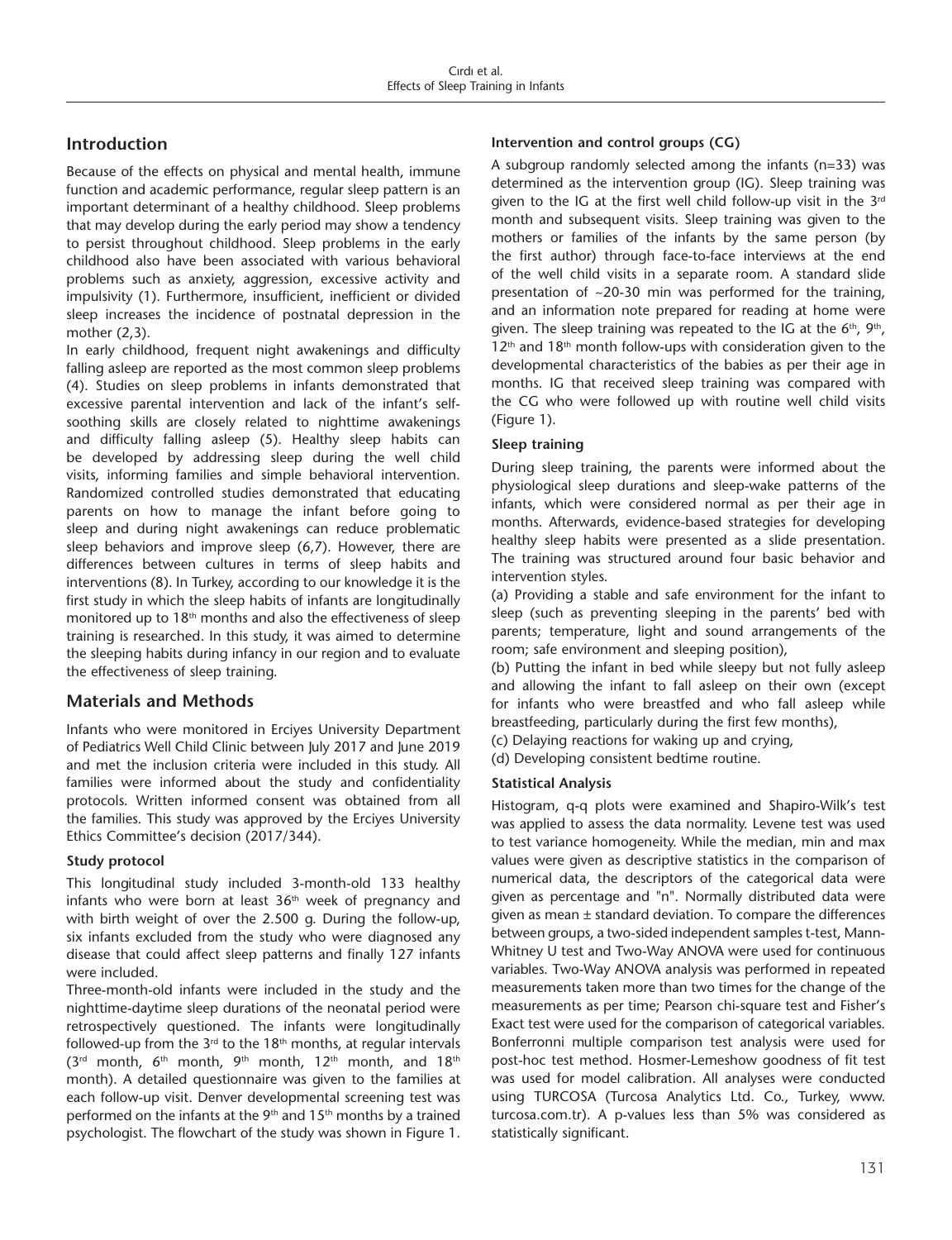# **Results**

Baseline and socio-demographic characteristics of the IG and CG were shown in Table 1. Denver test results of all infants included in the study were normal (while a total of 8 infants from both groups had suspicious test results at the  $9<sup>th</sup>$  month, they were evaluated as normal at the  $15<sup>th</sup>$  month).

The sleep habits of the infants in the IG and CG were shown in Table 2. In the first year of life, it was observed that infants mostly slept in a crib in the parents' room, however at the  $18<sup>th</sup>$ month, 50% of the infants in the IG and 23.7% of the infants in the CG slept in their own room  $(p=0.15)$ .

Although the frequency of rocking was less in the IG compared to the CG in each period, the difference was reported to be significant only at the  $6<sup>th</sup>$  month (p=0.006). The frequency of infants falling asleep alone was low across all periods in both groups (p>0.05). Despite the low number, the infants sleeping in parents' bed increased from the  $6<sup>th</sup>$  month onward in the CG (p>0.05). It was observed that infants mostly to be breastfeed while falling asleep in both groups (p>0.05).

The number of infants who fell asleep by listening to lullabies compared to a silent environment at the 3rd month was significantly higher in the IG compared to the CG (p=0.023). The bathing frequency of the infants was reported to be significantly higher in the IG at the  $6<sup>th</sup>$ ,  $9<sup>th</sup>$  and  $12<sup>th</sup>$  months compared to the CG ( $p=0.007$ ,  $p=0.03$  and  $p=0.01$ , respectively). There was no difference between the groups in terms of massage frequency. The frequency of using sleep transitional object was reported to be significantly higher in the IG compared to CG at the 18th month (p=0.02). There was no significant difference between the groups in terms of using pacifiers while falling asleep.

It was found that the frequency of sleeping in the supine position compared to the side position was higher in the IG compared to the CG at the  $3<sup>rd</sup>$ ,  $6<sup>th</sup>$  and  $9<sup>th</sup>$  months (p=0.013, p=0.005 and p=0.003) (Table 2).

Figure 2 shows the median daytime and nighttime sleep durations of infants for both groups from the newborn to the  $18<sup>th</sup>$  month. Sleep durations in the newborn period of the infants participating in the study were retrospectively learned, and there was no difference between the groups (p=0.510).



Q: Questionnaire, WCV: Well Child Visit, ST: Sleep Training

**Figure 1.** Flowchart of the study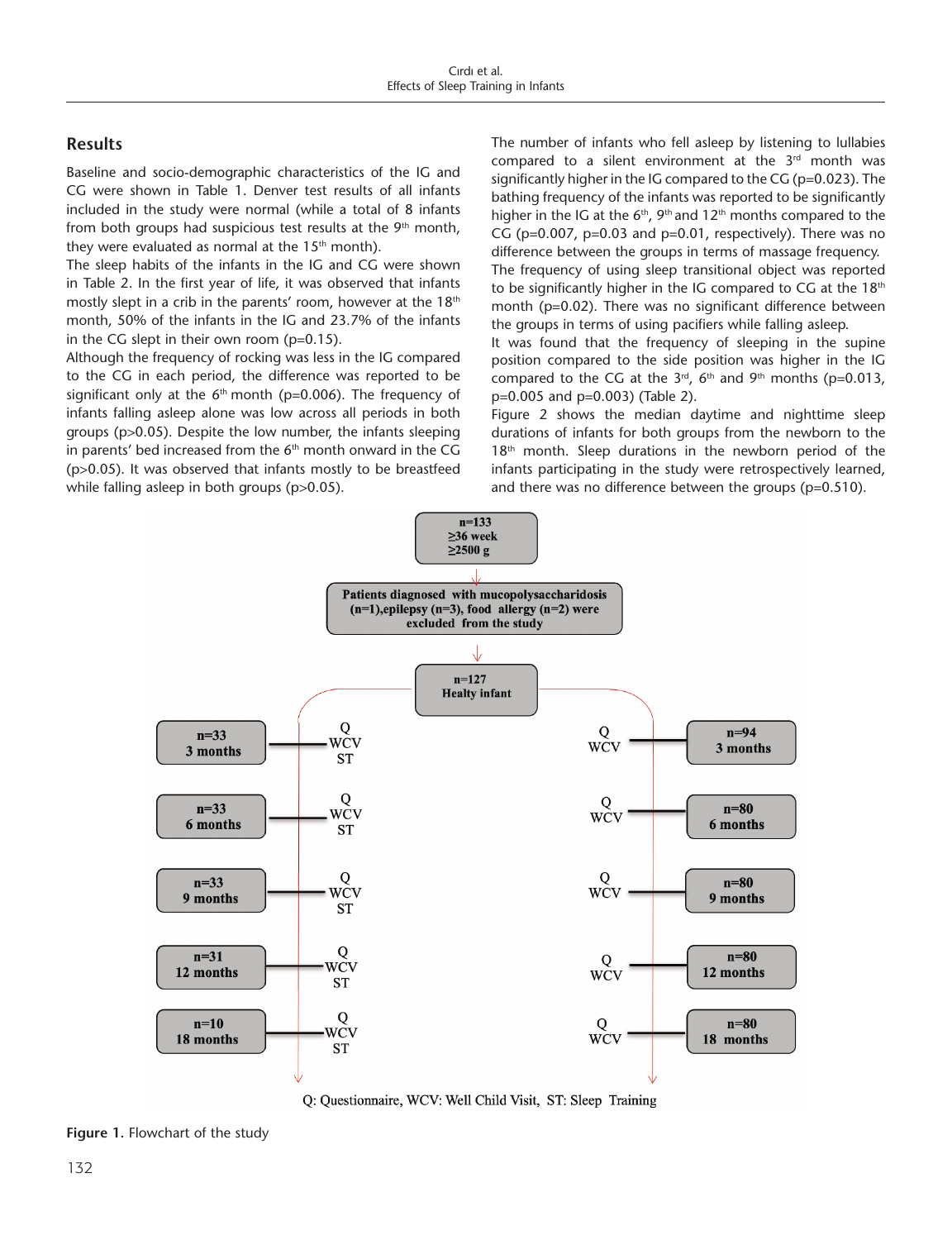Nighttime and daytime sleep durations of the infants at the  $3<sup>rd</sup>$ , 6<sup>th</sup>, 9<sup>th</sup> and 12<sup>th</sup> months were similar between the groups. However, the daytime sleep durations of the infants in the IG were longer compared to the infants in the CG at the 18<sup>th</sup> month (p=0.031). There was no significant difference in the nighttime sleep duration. Daytime sleep had a decreasing tendency in both groups from the  $3<sup>rd</sup>$  month to the 18<sup>th</sup> month (p<0.001). The increase in nighttime sleep duration was reported to be significant in the CG (p<0.001) (Table 3).

The number of daytime naps in the IG and the CG were similar. The number of nighttime awakenings was higher in the IG compared to the CG at the  $3<sup>rd</sup>$  month (p=0.009) (Table 3).

It was detected that the infants in the CG slept later in the evening compared to the infants in the IG at the  $9<sup>th</sup>$  and  $12<sup>th</sup>$  months (p=0.009, p=0.018). There was no significant difference between the groups in terms of waking time in the morning (Table 3).

Sleep onset latency was shorter in the IG compared to the CG at the  $12<sup>th</sup>$  month (p=0.04). Duration to fall asleep again after night awakenings was reported to be longer in the IG at the  $3<sup>rd</sup>$  month (p=0.002) compared to the CG but shorter at the  $9<sup>th</sup>$  and 12<sup>th</sup> months (p<0.001, p=0.002; respectively) (Table 3).

# **Discussion**

Regular sleep patterns start to shape from infancy period and infants experience rapid changes in their regulation of sleep/wakefulness patterns within the first years of their lives. These changes may be affected by the physiological maturation process of infants, their behavioral self-control ability, temperament traits and environmental factors. However, cultural and geographic differences influence sleep patterns and durations (9). Sleep development is a complex multicomponent process, and the effectiveness of sleep training on this process is an ongoing issue.

In this study, the first of the basic strategies of sleep training was to create a stable and safe environment for sleep. The IG was informed about safe sleep environments for infants as per the updates of the American Academy of Pediatrics (AAP) (10). Although there are studies that mention certain positive physical and psychosocial aspects of parent-baby bed sharing, it is known to increase the risk of sudden infant death syndrome (SIDS) (11). AAP defined bed sharing, particularly in certain cases, as a risk condition in terms of SIDS (10). In this study, it was explained to the IG that bed sharing would not

| Table 1. Main characteristics of the infants and families in the intervention and control groups |                             |                 |       |  |  |  |  |
|--------------------------------------------------------------------------------------------------|-----------------------------|-----------------|-------|--|--|--|--|
| Characters*                                                                                      | <b>Intervention</b><br>n(%) | Control<br>n(%) | p     |  |  |  |  |
| Gender                                                                                           |                             |                 |       |  |  |  |  |
| Female                                                                                           | 17(51.5)                    | 49 (52.1)       | 0.950 |  |  |  |  |
| Male                                                                                             | 16(48.5)                    | 45 (47.9)       |       |  |  |  |  |
| Mode of delivery                                                                                 |                             |                 |       |  |  |  |  |
| Vaginal                                                                                          | 13(39.4)                    | 37 (39.4)       | 0.999 |  |  |  |  |
| Caesarean section                                                                                | 20(60.6)                    | 57(60.6)        |       |  |  |  |  |
| <b>Birth order</b>                                                                               |                             |                 |       |  |  |  |  |
| $\mathbf{1}$                                                                                     | 20(60.6)                    | 41(43.6)        |       |  |  |  |  |
| $\overline{2}$                                                                                   | 6(18.2)                     | 27(28.7)        | 0.498 |  |  |  |  |
| $\geq$ 3                                                                                         | 7(21.2)                     | 26(27.7)        |       |  |  |  |  |
| Birth weight (gram)                                                                              | 3177.57±490                 | 3284.94±453     | 0.254 |  |  |  |  |
| <b>Gestation week at birth</b>                                                                   | 38.5±1.09                   | 38.6±1.25       | 0.102 |  |  |  |  |
| <b>Maternal education</b>                                                                        |                             |                 |       |  |  |  |  |
| $\leq$ 11 years                                                                                  | 17(51.5)                    | 51(54.3)        | 0.785 |  |  |  |  |
| >11 years                                                                                        | 16(48.5)                    | 43 (45.7)       |       |  |  |  |  |
| Maternal employment status                                                                       |                             |                 |       |  |  |  |  |
| Employee                                                                                         | 14(42.4)                    | 26(28)          | 0.124 |  |  |  |  |
| Housewife                                                                                        | 19 (57.6)                   | 67(72)          |       |  |  |  |  |
| <b>Exclusive breastfeeding duration (months)</b>                                                 | $5.2 \pm 1.4$               | $4.9 \pm 1.8$   | 0.586 |  |  |  |  |
| Formula-fed infants (at anytime)                                                                 | 13 (39.4)                   | 46(51.7)        | 0.318 |  |  |  |  |
| Complementary feeding (month)                                                                    |                             |                 |       |  |  |  |  |
| 4-6 months                                                                                       | 7(21.0)                     | 19(24.0)        | 0.769 |  |  |  |  |
| End of the $6th$ month                                                                           | 26 (79.0)                   | 61 (76.0)       |       |  |  |  |  |
| Infantile colic at the 3 <sup>rd</sup> month                                                     | 9(27.3)                     | 31(33)          | 0.538 |  |  |  |  |
| Blood values of infants at 9th month;                                                            |                             |                 |       |  |  |  |  |
| Hemoglobin (g/dL)                                                                                | $11.7 \pm 0.66$             | $11.6 \pm 0.88$ | 0.815 |  |  |  |  |
| Serum iron (µg/dL)                                                                               | $43.6 \pm 19.5$             | $51.5 \pm 21$   | 0.119 |  |  |  |  |
| Serum iron binding capacity (µg/dL)                                                              | 311.6±54                    | 323.7±60        | 0.410 |  |  |  |  |
| *Descriptive statistics: Mean ± standard deviation, n (%)                                        |                             |                 |       |  |  |  |  |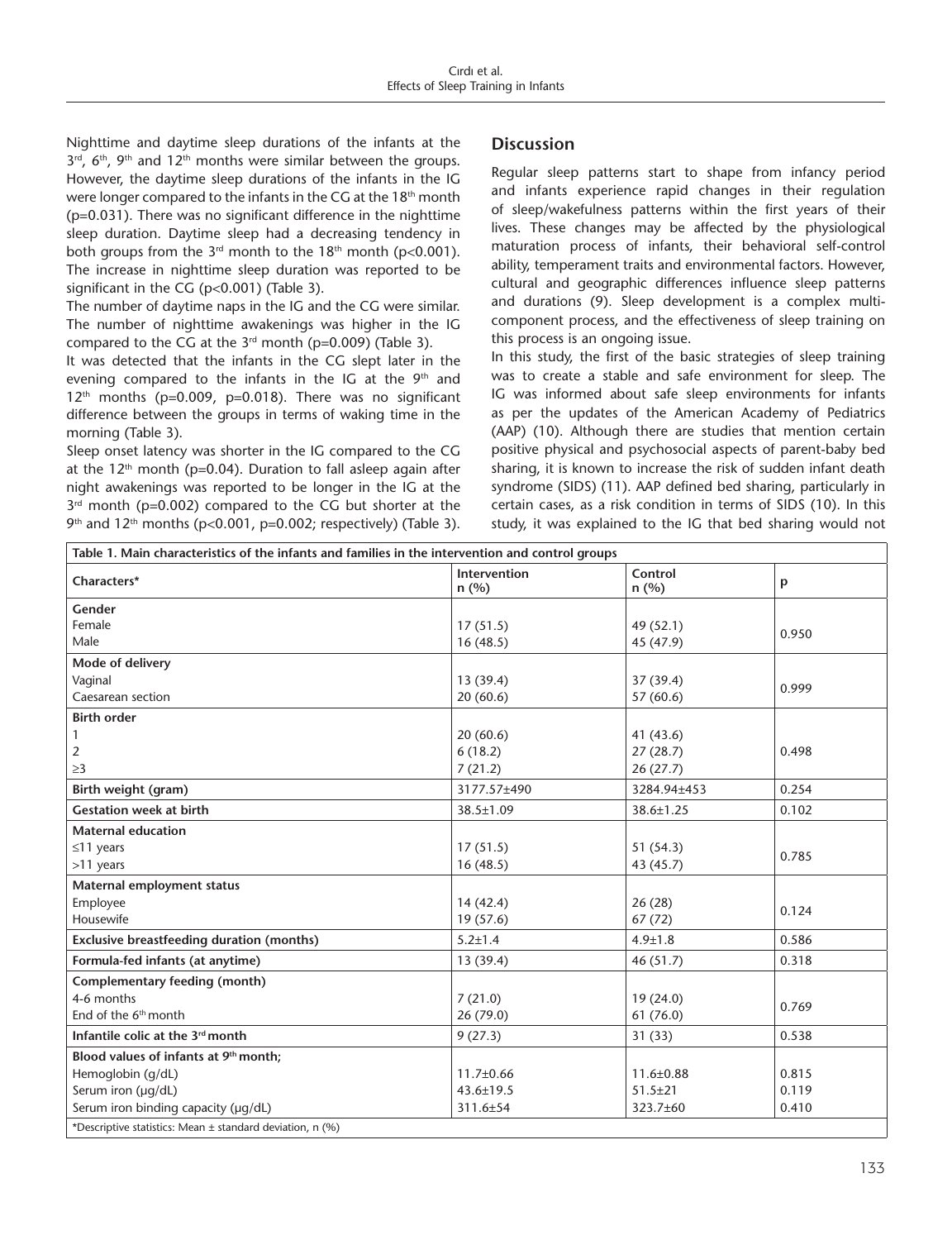| Table 2. Sleep habits of infants at 3rd, 6th, 9th, 12th and 18th months in the intervention and control groups                                                                                                                                                                              |                          |                      |              |                            |                             |              |                                     |                                             |        |                                   |                                                |       |                          |                                                                                                                                        |       |
|---------------------------------------------------------------------------------------------------------------------------------------------------------------------------------------------------------------------------------------------------------------------------------------------|--------------------------|----------------------|--------------|----------------------------|-----------------------------|--------------|-------------------------------------|---------------------------------------------|--------|-----------------------------------|------------------------------------------------|-------|--------------------------|----------------------------------------------------------------------------------------------------------------------------------------|-------|
|                                                                                                                                                                                                                                                                                             | 3 <sup>rd</sup> month    |                      |              | $6th$ month                |                             |              | 9 <sup>th</sup> month               |                                             |        | 12 <sup>th</sup> month            |                                                |       | 18 <sup>th</sup> month   |                                                                                                                                        |       |
| Characters*                                                                                                                                                                                                                                                                                 | $n=33$<br>$\overline{C}$ | $n = 94$<br>ပ္ပ      | ᅌ            | $n = 33$<br>$\overline{a}$ | $n=80$<br>ပ္ပ               | $\mathbf{r}$ | $n=33$<br>으                         | $n=80$<br>ပ္ပ                               | $\sim$ | $n=31$<br>$\overline{2}$          | $n=80$<br>ပ္ပ                                  | Q     | $n=10$<br>$\overline{2}$ | $n=80$<br>ပ္ပ                                                                                                                          | Q     |
| Where infants sleep                                                                                                                                                                                                                                                                         |                          |                      |              |                            |                             |              |                                     |                                             |        |                                   |                                                |       |                          |                                                                                                                                        |       |
| Infants' own room                                                                                                                                                                                                                                                                           |                          | 3(3.2)               |              |                            |                             |              | $\odot$<br>$\overline{\phantom{0}}$ | 2(2.5)                                      |        | (6(19)                            | 7(9)                                           |       | 5 (50)                   | 19(23.7)                                                                                                                               |       |
| Crib in the parents'<br>room                                                                                                                                                                                                                                                                | 33 (100)                 | 84 (89.4)            | 0.149        | 33 (100)                   | 77 (96.2)                   | 0.260        | 32 (97)                             | 74 (92.5)                                   | 0.422  | 25 (81)                           | 66 (82)                                        | 0.090 | 5 (50)                   | 50 (62.5)                                                                                                                              | 0.158 |
| On parents' bed with<br>parents                                                                                                                                                                                                                                                             |                          | 7(7.4)               |              |                            | (3.8)<br>ω                  |              |                                     | $\odot$<br>4                                |        | $\mathbf{I}$                      | $\circledcirc$<br>$\overline{\phantom{0}}$     |       |                          | 11(13.8)                                                                                                                               |       |
| Sleep initiation (falling asleep) methods                                                                                                                                                                                                                                                   |                          |                      |              |                            |                             |              |                                     |                                             |        |                                   |                                                |       |                          |                                                                                                                                        |       |
| Hold in arms <sup>t</sup>                                                                                                                                                                                                                                                                   | 23 (70)                  | 45 (48)              |              | 27 (82)                    | 41(51)                      |              | 22(67)                              | 40(50)                                      |        | 21 (67.7)                         | 37 (46.2)                                      |       | 5 (50)                   | 28 (35.4)                                                                                                                              |       |
| Rocking <sup>#</sup>                                                                                                                                                                                                                                                                        | 8 (24)                   | 43 (46)              | 0.083        | 6 (18)                     | 35 (44)                     | 0.010        | 8 (24)                              | 34 (42.5)                                   | 0.172  | 7(22.6)                           | 33(41.3)                                       | 0.231 | 3(30)                    | 28 (35.4)                                                                                                                              | 0.647 |
| on crib<br>Lie down                                                                                                                                                                                                                                                                         | $\circledcirc$<br>$\sim$ | 6(6)                 |              |                            | <u>ර</u><br>4               |              | 3(9)                                | 4(5)                                        |        | 2(6.5)                            | (8.7)<br>$\overline{\phantom{0}}$              |       | 2(20)                    | 12(15.2)                                                                                                                               |       |
| Lie down on parents'<br>bed                                                                                                                                                                                                                                                                 | $\mathbf{r}$             | $\blacksquare$       |              |                            | $\mathbf{I}$                |              | $\mathbf{I}$                        | 2(2.5)                                      |        | (3.2)<br>$\overline{\phantom{0}}$ | (3.8)<br>$\sim$                                |       | $\mathbf{I}$             | 11(14)                                                                                                                                 |       |
| Feeding while falling                                                                                                                                                                                                                                                                       | asleep                   |                      |              |                            |                             |              |                                     |                                             |        |                                   |                                                |       |                          |                                                                                                                                        |       |
| Breastfeeding                                                                                                                                                                                                                                                                               | 27 (82)                  | 78 (83)              |              | 28 (85)                    | 60 (75)                     |              | 24 (73)                             | 56 (70)                                     |        | 23(74)                            | 51 (64)                                        |       | 5 (50)                   | 39 (49)                                                                                                                                |       |
| Formula feeding                                                                                                                                                                                                                                                                             | 2(6)                     | <u>ત્રે</u><br>7 (7. | 0.900        | 3(9)                       | 16(20)                      | 0.370        | 4(12)                               | 18(22.5)                                    | 0.150  | 1(3)                              | 11(14)                                         | 0.430 |                          |                                                                                                                                        | 0.930 |
| No feeding                                                                                                                                                                                                                                                                                  | (12)<br>4                | $\odot$<br>୭<br>Ó    |              | 2(6)                       | $\odot$<br>4                |              | 2(6)                                | 5(6.5)                                      |        | 3(10)                             | (11)<br>$\sigma$                               |       | 3(30)                    | 28 (35)                                                                                                                                |       |
| Cow milk                                                                                                                                                                                                                                                                                    |                          | $\mathbf{I}$         |              |                            |                             |              | 3(9)                                | $\widehat{\Xi}$<br>$\overline{\phantom{0}}$ |        | 4(13)                             | (11)<br>$\sigma$                               |       | 2(20)                    | 13 (16)                                                                                                                                |       |
| Bedtime routines                                                                                                                                                                                                                                                                            |                          |                      |              |                            |                             |              |                                     |                                             |        |                                   |                                                |       |                          |                                                                                                                                        |       |
| Lullaby <sup>§</sup>                                                                                                                                                                                                                                                                        | 15(45.5)                 | 21 (22.3)            |              | 3(39.4)                    | 32 (40)                     |              | 12(36.5)                            | 33(41)                                      |        | 10(32.3)                          | 28 (35)                                        |       | 3(30)                    | 19(23.8)                                                                                                                               |       |
| Music + white noise                                                                                                                                                                                                                                                                         | 4(12.1)                  | 19(20.2)             | 0.038        | (21.2)<br>$\overline{ }$   | 12(15)                      | 0.702        | 5 (15)                              | 8 (10)                                      | 0.712  | 5(16.1)                           | 8 (10)                                         | 0.666 | 1(10)                    | 6(7.4)                                                                                                                                 | 0.849 |
| Silence <sup>1</sup>                                                                                                                                                                                                                                                                        | 14(42.4)                 | E,<br>54 (57.        |              | 3(39.4)                    | 36 (45)                     |              | 16(48.5)                            | 39 (49)                                     |        | $\odot$<br>16(51)                 | 44 (55)                                        |       | 6 (60)                   | 55 (68.8)                                                                                                                              |       |
| Bath frequency<br>(weekly)                                                                                                                                                                                                                                                                  | $3(1-7)$                 | $2(1-7)$             | 0.108        | $(1-7)$<br>$\sim$          | $2(1-7)$                    | 0.007        | $(1-7)$<br>$\sim$                   | $2(1-7)$                                    | 0.030  | $(1-7)$<br>$\sim$                 | $2(1-7)$                                       | 0.010 | $3(1-7)$                 | $2(1-7)$                                                                                                                               | 0.070 |
| Massage frequency<br>(weekly)                                                                                                                                                                                                                                                               | $4(0-7)$                 | $7(0-7)$             | 0.549        | $(0 - 7)$<br>3             | $2(0-7)$                    | 0.230        | $2(0-7)$                            | $1(0-7)$                                    | 0.080  | $(0-7)$<br>$\sim$                 | $1(0-7)$                                       | 0.090 | $1.5(0-3)$               | $(0 - 7)$                                                                                                                              | 0.180 |
| Sleep transitional object                                                                                                                                                                                                                                                                   |                          |                      |              |                            |                             |              |                                     |                                             |        |                                   |                                                |       |                          |                                                                                                                                        |       |
| Yes                                                                                                                                                                                                                                                                                         |                          | $\blacksquare$       |              | 2(6)                       | $\left( 4\right)$<br>$\sim$ | 0.575        | 4(13)                               | 6(7)                                        | 0.430  | 5(16)                             | $\widehat{\Theta}$<br>$\overline{\phantom{0}}$ | 0.260 | 3(30)                    | 6(7)                                                                                                                                   |       |
| $\frac{1}{2}$                                                                                                                                                                                                                                                                               | (100)<br>33              | (100)<br>94          | $\mathbf{I}$ | 31 (94)                    | 77 (96)                     |              | 29 (87)                             | 74 (93)                                     |        | 26 (84)                           | 73(91)                                         |       | 7 (70)                   | 74 (93)                                                                                                                                | 0.020 |
| Pacifier using                                                                                                                                                                                                                                                                              |                          |                      |              |                            |                             |              |                                     |                                             |        |                                   |                                                |       |                          |                                                                                                                                        |       |
| Just falling asleep                                                                                                                                                                                                                                                                         | 11(33.4)                 | 31 (33)              |              | 13(39.4)                   | 25(31.2)                    |              | 13(39.4)                            | 22 (27.5)                                   |        | 11(35.5)                          | 18(22.5)                                       |       | 4 (40)                   | (16.2)<br>$\frac{1}{2}$                                                                                                                |       |
| During the night                                                                                                                                                                                                                                                                            | 1(3)                     | 5(5.3)               | 0.868        | 2(6.1)                     |                             | 0.050        | 1(3)                                | 1(1.3)                                      | 0.343  | 1(3.2)                            | 3(3.8)                                         | 0.380 |                          |                                                                                                                                        | 0.070 |
| No pacifier                                                                                                                                                                                                                                                                                 | 21 (63.6)                | 58 (61.7)            |              | 8(54.5)                    | 55 (68.8)                   |              | 19(57.6)                            | 57(71.2)                                    |        | 19(61.3)                          | 59 (73.7)                                      |       | 6 (60)                   | 67(83.8)                                                                                                                               |       |
| Sleep position                                                                                                                                                                                                                                                                              |                          |                      |              |                            |                             |              |                                     |                                             |        |                                   |                                                |       |                          |                                                                                                                                        |       |
| Prone (belly)                                                                                                                                                                                                                                                                               | 1(3)                     | 3(3)                 |              | 2(6)                       | 5(6.3)                      |              | 7(21.2)                             | 14(17)                                      |        | 13(42)                            | 23 (29)                                        |       | 6 (60)                   | 21 (26.2)                                                                                                                              |       |
| Supine (back) <sup>*</sup>                                                                                                                                                                                                                                                                  | 29 (87.9)                | 62 (66)              | 0.040        | 29 (88)                    | 51(63.7)                    | 0.020        | 21 (63.6)                           | 31 (39)                                     | 0.010  | 9 (29)                            | 20 (25)                                        | 0.230 |                          | 15(18.8)                                                                                                                               | 0.060 |
| Side                                                                                                                                                                                                                                                                                        | 3(9.1)                   | 29(31)               |              | 2(6)                       | 24 (30)                     |              | 5(15.2)                             | 35 (44)                                     |        | 9 (29)                            | 37 (46)                                        |       | 4(40)                    | (55)<br>$\overline{4}$                                                                                                                 |       |
| *Descriptive statistics were given as n (%) values, <sup>†#</sup> at 6 <sup>th</sup> month p=0.006, rocking (rocking the infants in a crib + i<br><sup>xy</sup> : at 3 <sup>rd</sup> month p=0.013, at 6 <sup>th</sup> month p=0.005, at 9 <sup>th</sup> month p=0.003, IG: Intervention gr |                          |                      |              |                            |                             |              |                                     |                                             |        |                                   |                                                |       |                          | thronth p=0.006, rocking (rocking the infants in a crib + in the lap + on the legs + in a blanket), $\frac{s}{r}$ at 3" month p=0.023, |       |

Cırdı et al. Effects of Sleep Training in Infants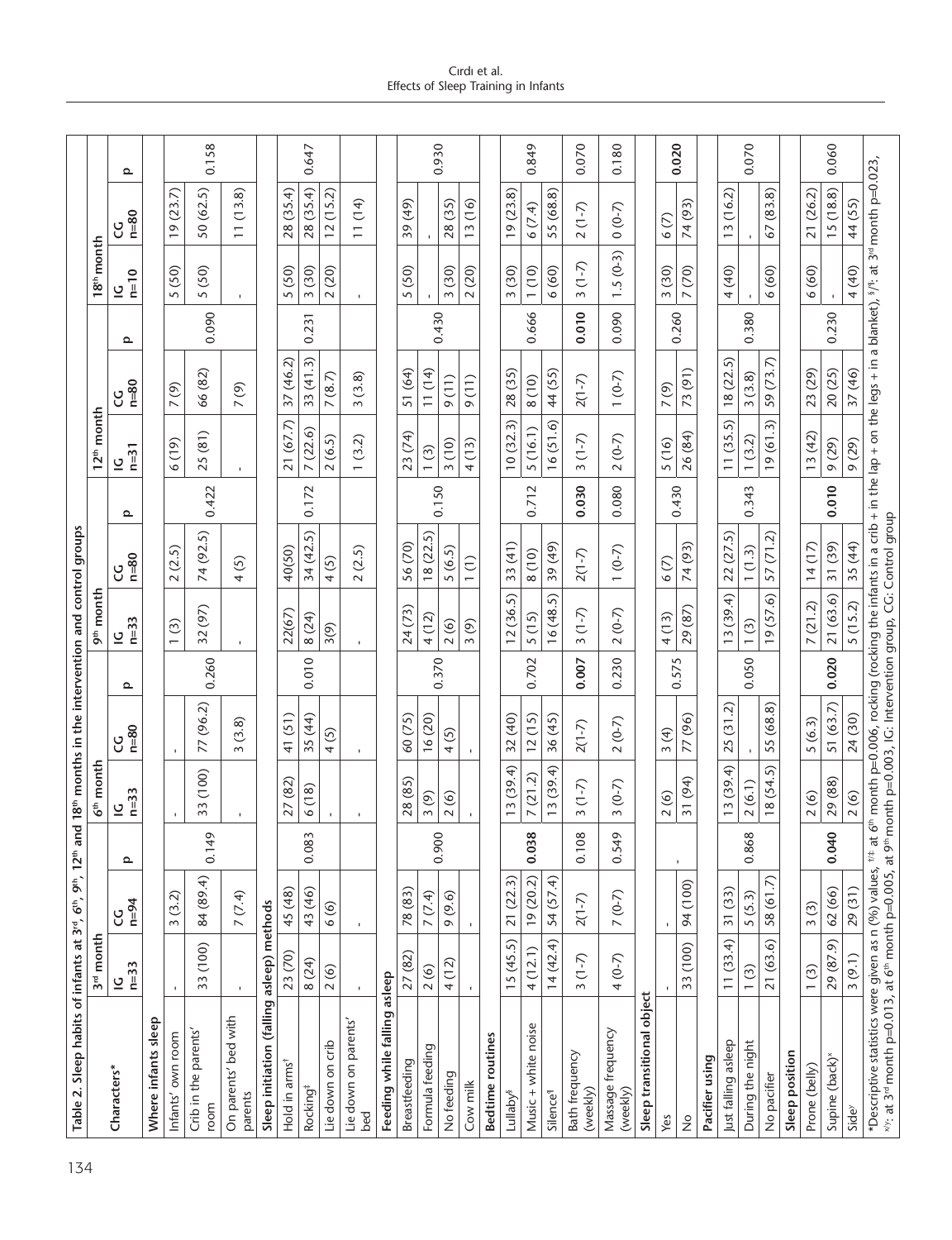be safe. During the follow-up it was found that infants mostly slept in a crib in the parents' room. Moreover, there was no significant difference detected between the groups in terms of where infants sleep. It was observed that the number of infants sleeping in parent's bed with their parents gradually increased from the  $6<sup>th</sup>$  to the 18<sup>th</sup> month in the CG; however, there was no infant sleeping in the parents' bed in the IG. The difference was not significant because of the low number of infants.

Mindell et al. (8) reported significant differences between cultures in terms of the sleep environments of infants. It was reported that children in Asian countries tend to sleep in the same room and the same bed with their families, and this rate remains higher compared to European countries across all ages. In another study, the rate of bed sharing with parents among three-month-old infants was reported to be lower in Turkey compared to Asian, European and American countries (12). In that study, Istanbul was the sample for Turkey and the rate of bed sharing with parents was detected as  $2\%$  at the  $3<sup>rd</sup>$  month (12). In our study, the rate of bed sharing at the  $3<sup>rd</sup>$  month (before training) was 5.5% (7 of



**Figure 2.** Day and night time median sleep durations (minute) of the intervention and control groups

MSD: Median sleep duration, IG: Intervention group, CG: Control group

127), suggesting that there may variations both between countries and regions.

Another safe sleeping position to prevent SIDS for the infants is to sleep in a supine position (wholly on the back) (10). In this study, the frequency of sleeping in a supine position compared to the side was detected to be higher in the IG compared to the CG at the  $3^{rd}$ ,  $6^{th}$ , and  $9^{th}$  months. Later months, infant preferences become effective in the choice of position with the increase of the infants' mobilization ability. However, the frequency of sleeping in a supine position was also significantly higher at the  $3<sup>rd</sup>$  month when the infants were enrolled in the study indicates that the awareness of the IG was higher before the training. This difference before training may affect possible beneficial of sleep training.

The American Sleep Academy ideally recommends room sharing with the infants up to the age of one (10). However, certain studies suggest that room allocation is more difficult for the mother and the infant after the 6<sup>th</sup> month because of separation anxiety and argue that room allocation should take place during the earlier months (9 months at the latest) (13). In this study, room sharing was recommended in the IG until the age of one, and it was suggested that room allocation time should be determined by considering factors such as the family feeling that they are ready, the infant's feeding type, and the level of maternal separation anxiety. We observed that at least 80% of the one-year-old infants in both groups slept in a crib in the parents' room. In the IG, 50% of the infants started to sleep in their own rooms at the 18<sup>th</sup> month, but the difference between the groups was not significant.

In this study, the number of nighttime awakenings of the infants was compatible with age-appropriate physiological sleep pattern and existing studies (14). At the  $3<sup>rd</sup>$  month, the number of night awakenings was higher in the IG compared to the CG, but the number of night awakenings in the months after the training was similar between the groups. There are studies reporting that bedroom sharing with parents is associated with increased number of night awakenings in infants (15,16). In a longitudinal study, in which the assessment was made with actigraphy and sleep diaries, it was found that bedroom sharing does not create an objective difference in terms of the sleep quality of the baby (total sleep duration, number of night awakenings), but it is associated with poor sleep quality of the mother. In the same study, mothers who shared a room reported a higher frequency of night awakenings of their babies. However, since these awakenings were not confirmed by actigraphy, it was reported that the infant's activities during sleep (position change, making sounds) were evaluated as waking up because of the mother's proximity to the baby (17). Another possible condition that will explain the observation of increased number of night awakenings associated with bedroom sharing is the parent's presence in the same environment causing early intervention and preventing the development of the infant's self-soothing skills (17).

Another strategy of our sleep training was to delay reactions to waking up and crying, allowing time to infant to learn self-settle and fall asleep by one's own. In this study duration to fall asleep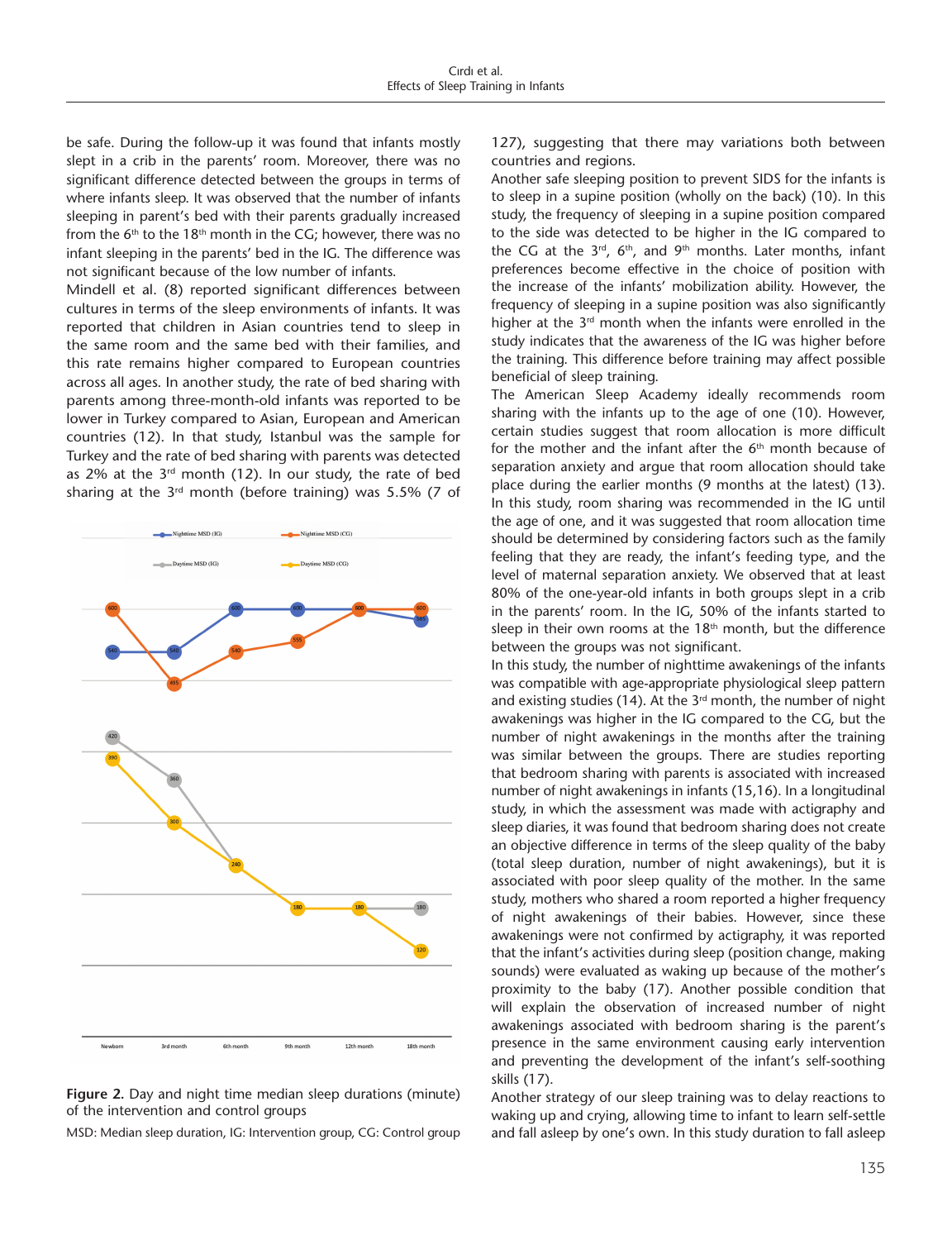after night awakenings was significantly shortened in the IG compared to the CG at the  $9<sup>th</sup>$  and  $12<sup>th</sup>$  months and sleep onset latency was shortened in the IG compared to the CG at the 12<sup>th</sup> month. Studies on sleep problems in infants demonstrated that excessive parental intervention and lack of the infant's selfsoothing skills are closely related to difficulty falling asleep (5). Sleep training is considered to improve the sleep latency and duration to fall asleep again after night awakenings.

When the sleep initiation methods were examined, it was observed that very few infants fall asleep in their bed alone, ~90% of infants, particularly within the first year of life, required holding or rocking. While many of the infants in the CG fell asleep by being rocked, in the IG they fell asleep by being held and the difference was significant at the  $6<sup>th</sup>$  month. Similarly, to our results, current studies have been reported that infants in the first year of life need a sleep initiation method such as being held, mother's breast, rocking and pacifier (14,18,19). However, in the training, it was emphasized to place the infants in the bed while sleepy but not fully asleep, except for infants falling asleep while breastfeeding. One of the most important sleep behaviors to be learned in infancy is self-soothing and self-initiating sleep. Self-soothing ability allows babies to return to sleep more quickly after physiological awakenings occurring during the night, thus providing less interrupted night sleep (9). However, concerns have been raised about behavioral strategies (not to interfere while falling asleep) because of

| Table 3. Sleep duration and sleep variables of infants at $3^{rd}$ , $6^{th}$ , $9^{th}$ , 12 <sup>th</sup> and 18 <sup>th</sup> months in the intervention and control groups* |                                   |                                  |                           |                               |                                         |                                   |                               |                                                                   |
|---------------------------------------------------------------------------------------------------------------------------------------------------------------------------------|-----------------------------------|----------------------------------|---------------------------|-------------------------------|-----------------------------------------|-----------------------------------|-------------------------------|-------------------------------------------------------------------|
|                                                                                                                                                                                 | Nighttime**<br>sleep (min)        | Daytime***<br>sleep<br>(min)     | <b>Daytime</b><br>naps    | Number<br>of night<br>wakings | <b>Bedtime</b>                          | <b>Wake time</b>                  | Sleep latency<br>(min)        | <b>Duration to fall</b><br>asleep after night<br>awakenings (min) |
| 3 <sup>rd</sup> month                                                                                                                                                           |                                   |                                  |                           |                               |                                         |                                   |                               |                                                                   |
| IG                                                                                                                                                                              | 540<br>$(360 - 720)$              | 360 <sup>a</sup><br>$(60-480)$   | 4 <sup>a</sup><br>$(3-6)$ | 3 <sup>a</sup><br>$(1-6)$     | 21.30 <sup>a</sup><br>$(19.00 - 00.00)$ | 07.00<br>$(05.00 - 10.00)$        | 30<br>$(10-60)$               | 30 <sup>a</sup><br>$(5-60)$                                       |
| CG                                                                                                                                                                              | 495a<br>$(300 - 720)$             | 300 <sup>a</sup><br>$(30-600)$   | 3 <sup>a</sup><br>$(2-6)$ | 3a<br>$(1-6)$                 | 22.00a<br>$(19.00 - 00.30)$             | 07.00a<br>$(03.00 - 11.00)$       | 20 <sup>a</sup><br>$(5-60)$   | 15 <sup>a</sup><br>$(5-60)$                                       |
| p                                                                                                                                                                               | 0.117                             | 0.054                            | 0.050                     | 0.009                         | 0.080                                   | 0.630                             | 0.460                         | 0.002                                                             |
| 6 <sup>th</sup> month                                                                                                                                                           |                                   |                                  |                           |                               |                                         |                                   |                               |                                                                   |
| IG                                                                                                                                                                              | 600<br>$(360 - 750)$              | 240 <sub>ab</sub><br>$(120-360)$ | 3 <sup>a</sup><br>$(2-4)$ | 3 <sup>a</sup><br>$(1-6)$     | 21.30 <sup>a</sup><br>$(19.30 - 23.30)$ | 07.30<br>$(05.00 - 11.00)$        | 15<br>$(5-60)$                | 15 <sup>ab</sup><br>$(5-60)$                                      |
| CG                                                                                                                                                                              | 540bc<br>$(240-840)$              | 240 <sup>b</sup><br>$(30-480)$   | 3 <sup>b</sup><br>$(2-4)$ | 2a<br>$(1-5)$                 | 21.45 <sup>a</sup><br>$(19.00 - 00.30)$ | $08.00^{ab}$<br>$(03.30 - 12.00)$ | 15 <sup>ab</sup><br>$(5-30)$  | 10 <sub>pc</sub><br>$(5-30)$                                      |
| p                                                                                                                                                                               | 0.857                             | 0.363                            | 0.050                     | 0.400                         | 0.130                                   | 0.290                             | 0.790                         | 0.110                                                             |
| 9 <sup>th</sup> month                                                                                                                                                           |                                   |                                  |                           |                               |                                         |                                   |                               |                                                                   |
| IG                                                                                                                                                                              | 600<br>$(420 - 660)$              | $180$ abc<br>$(60-300)$          | $2^{ab}$<br>$(1-3)$       | 3 <sub>ab</sub><br>$(0-6)$    | $21.30^{a}$<br>$(19.30 - 23.30)$        | 08.00<br>$(05.00 - 11.00)$        | 10<br>$(5-40)$                | 5 <sub>ab</sub><br>$(0-20)$                                       |
| CG                                                                                                                                                                              | 555b<br>$(240 - 720)$             | 180 <sup>c</sup><br>$(0-360)$    | 2 <sup>c</sup><br>$(1-3)$ | 3 <sup>a</sup><br>$(0-6)$     | 22.00ab<br>$(19.00 - 00.30)$            | 08.00ab<br>$(03.30 - 10.00)$      | 12.5 <sup>b</sup><br>$(5-60)$ | 10 <sub>pc</sub><br>$(0-30)$                                      |
| p                                                                                                                                                                               | 0.194                             | 0.234                            | 0.920                     | 0.230                         | 0.009                                   | 0.590                             | 0.140                         | < 0.001                                                           |
| 12 <sup>th</sup> month                                                                                                                                                          |                                   |                                  |                           |                               |                                         |                                   |                               |                                                                   |
| IG                                                                                                                                                                              | 600<br>$(420-660)$                | $180^{bc}$<br>$(60-300)$         | 2 <sup>b</sup><br>$(1-3)$ | 2 <sub>ab</sub><br>$(0-5)$    | 21.30 <sup>a</sup><br>$(20.30 - 23.30)$ | 08.00<br>$(05.30 - 10.00)$        | 5<br>$(5-30)$                 | 5 <sup>ab</sup><br>$(0-20)$                                       |
| CG                                                                                                                                                                              | 600 <sup>cd</sup><br>$(240-690)$  | 180 <sup>c</sup><br>$(30-360)$   | 2 <sup>c</sup><br>$(1-3)$ | 2 <sup>b</sup><br>$(0-5)$     | 22.00ab<br>$(19.00 - 00.30)$            | $08.00^{bc}$<br>$(03.30 - 10.30)$ | $10^{bc}$<br>$(5-60)$         | 10 <sup>c</sup><br>$(0-30)$                                       |
| p                                                                                                                                                                               | 0.749                             | 0.907                            | 0.250                     | 0.930                         | 0.018                                   | 0.510                             | 0.040                         | 0.002                                                             |
| 18 <sup>th</sup> month                                                                                                                                                          |                                   |                                  |                           |                               |                                         |                                   |                               |                                                                   |
| IG                                                                                                                                                                              | 585<br>$(420 - 660)$              | 180 <sup>c</sup><br>$(90-210)$   | 1 <sup>b</sup><br>$(1-2)$ | 1 <sup>b</sup><br>$(0-3)$     | 22.00 <sup>a</sup><br>$(20.30 - 23.00)$ | 07.30<br>$(07.00 - 09.30)$        | 15<br>$(5-60)$                | 5 <sup>b</sup><br>$(0-20)$                                        |
| CG                                                                                                                                                                              | 600 <sup>d</sup><br>$(420 - 720)$ | 120 <sup>d</sup><br>$(30-270)$   | 1 <sup>d</sup><br>$(1-2)$ | 1 <sup>c</sup><br>$(0-3)$     | 22.00 <sup>b</sup><br>$(20.30 - 00.30)$ | 08.00c<br>$(05.30 - 11.00)$       | 10 <sup>c</sup><br>$(0-30)$   | 5 <sup>d</sup><br>$(0-30)$                                        |
| p                                                                                                                                                                               | 0.199                             | 0.031                            | 0.600                     | 0.460                         | 0.060                                   | 0.130                             | 0.470                         | 0.660                                                             |
| $p^*$                                                                                                                                                                           |                                   |                                  |                           |                               |                                         |                                   |                               |                                                                   |
| IG                                                                                                                                                                              | 0.605                             | < 0.001                          | < 0.001                   | < 0.001                       | 0.004                                   | 0.524                             | 0.056                         | 0.001                                                             |
| CG                                                                                                                                                                              | < 0.001                           | < 0.001                          | < 0.001                   | < 0.001                       | < 0.001                                 | < 0.001                           | < 0.001                       | < 0.001                                                           |
|                                                                                                                                                                                 |                                   |                                  |                           |                               |                                         |                                   |                               |                                                                   |

\*Descriptive statistics given as median (min-max) values, \*\* Nighttime: 19:00 to 07:00, \*\*\*Daytime: 07:00 to 19:00, IG: Intervention group, CG: Control group, p: Comparison results between groups (control and intervention), p\*: Comparison results of sleep patterns and durations within groups were evaluated separately in the intervention and control groups, and shown with characters. The same characters show similarity, different characters show the difference between group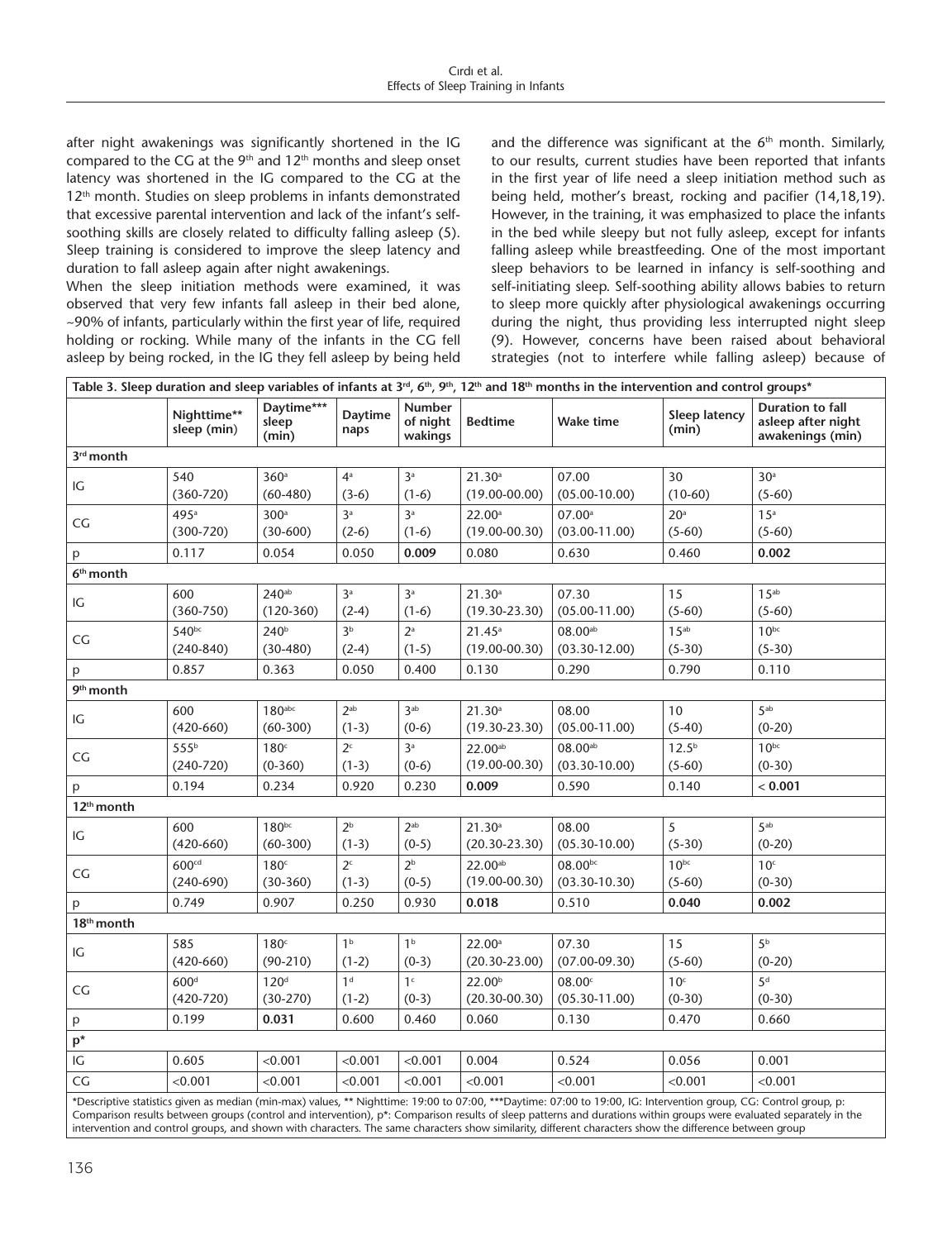potential adverse impacts in areas of infant brain development, insecure mother-child relationship, and later child mental health problems (such as anxiety). These concerns have led to community reluctance to using behavioral strategies (6).

The other way recommended to promote self-soothing is encouragement of the use of sleep transitional object. The frequency of sleep transitional object use seems to vary culturally and be quite common among young children in Western cultures (20). After sleep training, frequency of using sleep transitional object was higher in the IG at  $18<sup>th</sup>$  months. Pacifier use wasn't recommended during the sleep training, especially in the first months. If the families prefer to use later months, it was recommended only when falling asleep. The frequency of pacifier using were not different between the groups in this study. Although no feeding is recommended while falling asleep there were infants in both groups feeding by formula and cow milk. There was no difference between the groups, but it shows that families need extra information also after the  $6<sup>th</sup>$  months about the risks of bottle use.

Our final training strategy was to set routine sleep times and to establish bedtime routines. There are studies demonstrating that bedtime routines are associated with shortened duration for falling asleep, decreased frequency of night awakenings, and increased total sleep duration and quality (21). Moreover, it was shown that the consistent use of bedtime routines is effective in providing self-control of sleep for the children during the following period (22). Mindell et al. (8) detected cultural differences in the application of bedtime routines, and while 80% of families in England were applying bedtime routines, this rate was reported to be 40% in India. In our study, singing lullabies was preferred more compared to the silence environment at the 3<sup>rd</sup> month in IG but later months there was no difference.

IG's bedtime was earlier compared to the CG and a significant difference was observed at the  $9<sup>th</sup>$  and  $12<sup>th</sup>$  months. Mindell et al. (23) stated that sleep should begin before 21:00 during infancy and childhood based on a study of National Sleep Foundation in America. Studies reported that late sleep time (after 21:00) is associated with poor sleep quality (short sleep duration, increased number of night awakenings, longer sleep latency) (23-25). In this study, the median sleep time was later than 21:00 in both groups. In a study examining bedtimes and total sleep durations by countries, striking differences were reported between countries/regions. In that study bedtime for children in Asian countries was ~3 h (170 min) late and their total sleep duration was 101 minutes shorter (8). In our study, nighttime sleep durations, the number of nighttime awakenings, and the linear decreases in the duration of daytime sleep through time were observed to be consistent with the literature (4,15,26). Moreover, it was shown that sleep training did not make a difference on nighttime sleep duration, number of night awakenings, and wake time.

Most of these studies focus on sleep performance (number of night awakenings, sleep durations) and show improvements in certain sleep parameters after the sleep training (27-29). In another study from Turkey, which evaluate the effect of sleep training program on sleep habits of infants at  $5<sup>th</sup>$  and  $6<sup>th</sup>$  months, has been reported findings that supporting the positive effects of the sleep training (19). However, there are studies demonstrating that sleep training is ineffective in preventing infant sleep problems and improving mother-infant sleep (30,31). Difference between the study designs may reveal conflicting results regarding the benefit of training therefore well-designed randomized controlled studies are required to determine the effectiveness of sleep training.

This study had certain advantages. Participants of the study were selected from families who applied for wellchild-visits, therefore parental compliance was good. Sleep training was performed by the same trainer with face-toface meetings and a standard presentation. This provided an advantage in terms of answering the questions of the parents. Furthermore, the repetitions of the trainings at the later months provided a significant contribution to reinforcing behavioral interventions. Moreover, compared to most of the existing studies, our study had a long follow-up period of 18 months (19,28,30,31).

#### **Study Limitations**

The most important limitation of the study was the low number of the included infants. Moreover, the decrease in the number of infants followed-up in the IG and CG made statistical evaluations difficult at the 18<sup>th</sup> month. Because the CG comprised families who regularly attended well child visits, they received basic recommendations regarding sleep during followups. Moreover, sleep habits were learned with a questionnaire without verification by actigraphy or video.

## **Conclusion**

Sleep habits of healthy infants were longitudinally monitored and cultural characteristics were attempted to be determined. This study shows that sleep training can be effective during infancy; 1) to provide sleeping supine position, 2) to prevent rocking during the falling asleep, 3) to provide earlier bedtime, 4) to shorten the sleep latency, 5) to shorten the duration to fall asleep again after night awakenings. However, further studies are needed to determine the effectiveness of sleep training and to determine the effective components of the training.

**Acknowledgments:** This study has been supported by Erciyes University Scientific Research Projects Coordination Unit under grant number TTU-2018-7954. No conflict of interest was declared by the authors. The authors declared that this study received no financial support.

#### **Ethics**

**Ethics Committee Approval:** This study was approved by the Erciyes University Ethics Committee's decision (2017/344).

**Informed Consent:** Written informed consent was obtained from all the families.

**Peer-review:** Externally peer-reviewed.

#### **Authorship Contributions**

Concept: M.K., S.İ., G.C., Design: M.K., S.İ., G.C., Data Collection or Processing: G.C., Analysis or Interpretation: G.E.Z., Literature Search: G.C., N.E.Ş., Writing: G.C., N.E.Ş., M.K.